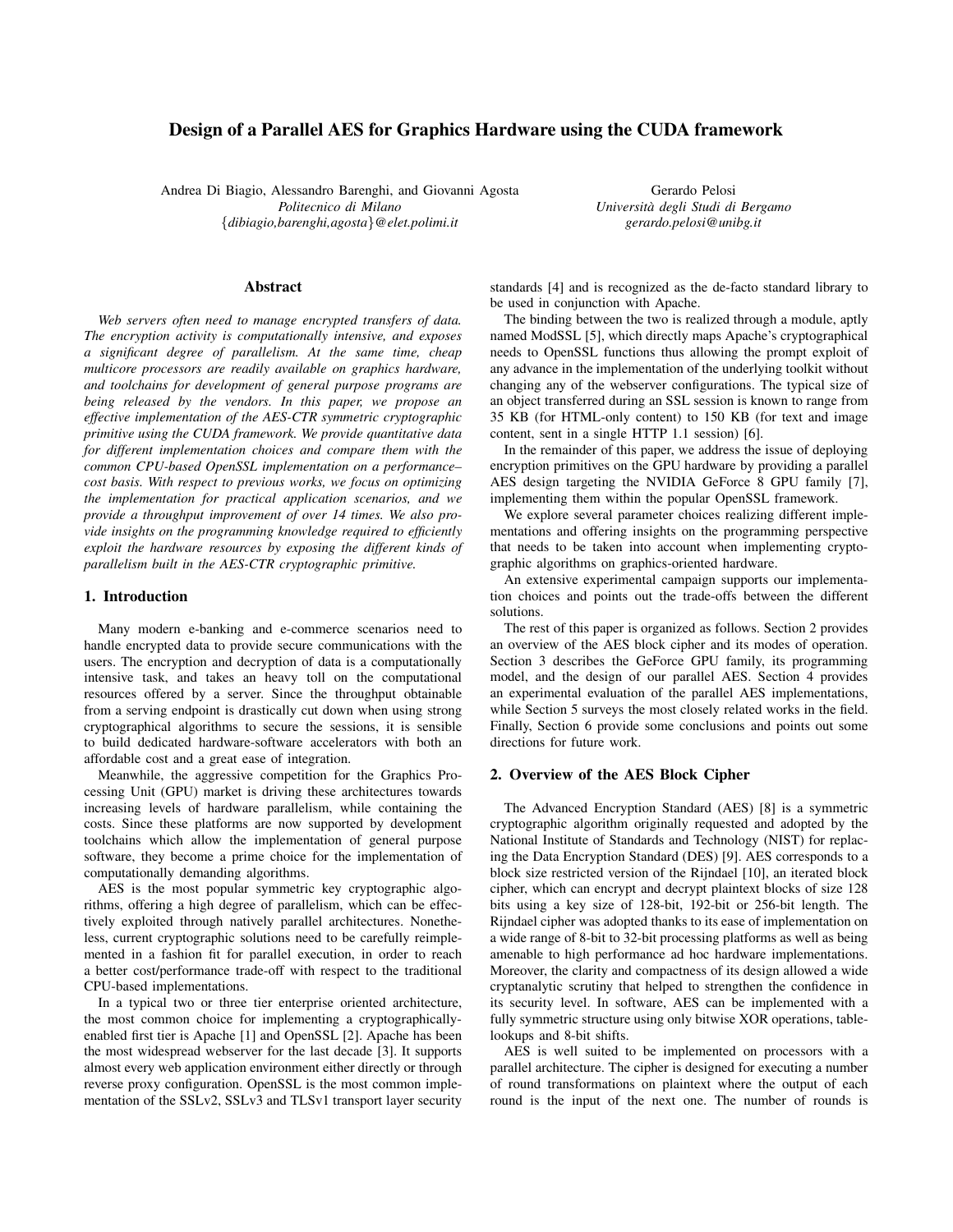determined by the key length: 128-bit uses 10 rounds, 192-bit 12 and 256-bit 14. Each round is composed by the same steps, except for the first round where an extra addition of a round key is added and for the last round where the last step (MixColumns) is skipped. Each step operates on 16 bytes of data (referred as the internal *state* of the cipher) generally viewed as a  $4 \times 4$  table of bytes or an array of four 32-bit words, where each word corresponds to a column of the state table. The four round stages are *AddRoundKey* (XOR addition of a scheduled round key for blending together the key and the state), *SubBytes* (byte substitution by an S-box, i.e. a lookup table for non-linearity design reasons), *ShiftRows* (cyclical shifting of bytes in each row to realize a inter-word byte diffusion), *MixColumns* (linear transformation which mixes column state data for intra-word inter-byte diffusion).

The different steps of the round transformation can be combined in a single set of table lookups, allowing for very fast implementations on processors having word length of 32 bits or greater [10]. Let us denote with  $a_{i,j}$  the generic element of the state table, with  $S[256]$  the S-box table and with • a  $GF(2^8)$  finite field multiplication [10]. Let  $T_0$ ,  $T_1$ ,  $T_2$  and  $T_3$  be four lookup tables containing results from the combination of the aforementioned operations as follows:

$$
T_0[a_{i,j}] = \begin{bmatrix} S[a_{i,j}] \bullet 02 \\ S[a_{i,j}] \\ S[a_{i,j}] \\ S[a_{i,j}] \bullet 03 \end{bmatrix} \quad T_1[a_{i,j}] = \begin{bmatrix} S[a_{i,j}] \bullet 03 \\ S[a_{i,j}] \bullet 02 \\ S[a_{i,j}] \end{bmatrix}
$$

$$
T_2[a_{i,j}] = \begin{bmatrix} S[a_{i,j}] \bullet 03 \\ S[a_{i,j}] \bullet 03 \\ S[a_{i,j}] \bullet 02 \\ S[a_{i,j}] \bullet 02 \end{bmatrix} \quad T_3[a_{i,j}] = \begin{bmatrix} S[a_{i,j}] \\ S[a_{i,j}] \\ S[a_{i,j}] \bullet 03 \\ S[a_{i,j}] \bullet 02 \\ S[a_{i,j}] \bullet 02 \end{bmatrix}
$$

These tables are used to compute the round stages operations as a whole as described by the following equation, where  $k_i$  is the j-th word of the expanded key and  $e_i$  is the j-th column of the state table (seen as a single 32-bit word):

$$
e_j = T_0[a_{0,j}] \oplus T_1[a_{1,j-1}] \oplus T_2[a_{2,j-2}] \oplus T_3[a_{3,j-3}] \oplus k_j
$$

The four tables  $T_0$ ,  $T_1$ ,  $T_2$  and  $T_3$  (called *T-boxes* from now on) have 256 32-bit word entries each and make up for 4 KB of storage space.

A *KeySchedule* procedure associated to the AES algorithm is responsible for the computation of each round key  $k_i$  given the global input key  $k$ . In contrast with the round computation, the key expansion operated by the KeySchedule procedure does not expose significant parallelism. However, its result is computed once and used for all the blocks of a given plaintext.

The AES, as any other block cipher, operates on blocks of fixed 128-bit length. Several modes of operation have been standardized to manage the encryption of any plaintext, with arbitrary length [11]. When the length of the plaintext is not a multiple of the block size, it is necessary to add padding to the original message up to a multiple of the block size.

Of the block cipher modes employed for guaranteeing confidentiality, Electronic Code Book (ECB), Cipher Block Chaining (CBC) and Counter Mode (CTR) are the most popular. The ECB mode is easily parallelizable, since the original plaintext is split into blocks that are independently enciphered with the same key.

However, the ECB mode is not adopted in cryptographic protocols, since identical plaintexts blocks, encrypted with the same key (as would happen when enciphering a file with repeated 16 bytes blocks), lead to the same ciphertext, which is a major leak of secret information that can be exploited by cryptanalytic attacks.

CBC mode is the default choice in current distributions of OpenSSL. In this mode, the sequence of plaintext blocks is enciphered using as input of each block the bitwise XOR between a block of plaintext and the ciphertext obtained from the previous block (or a known initialization vector for the first block).

CTR mode produces the ciphertext as the bitwise XOR between each plaintext block and one of a series of cryptographic pads. The cryptographic pads are obtained through the application of the block cipher to counter initialized with a strong pseudo-randomly generated value and sequentially incremented for each subsequent block.

From a security point of view, CTR mode is considered even safer than CBC [12], [13], thus it has been added in the 1.1 version of the Transport Layer Security protocol standard [14].

## **3. Parallel Algorithm Design**

In recent times, Graphics Processing Units (GPUs) have been considered a potential source of computational power for nongraphical applications, due to the ongoing evolution of their programming interfaces and their appealing cost-performance figures of merit. Recent works had first attempted to adapt "general purpose" applications to the graphic rendering APIs (OpenGL and DirectX), which up to two years ago represented the only interface to tap into the GPU computational resources [15].

The use of GPUs to speed up the computation of AES has been pioneered by D. Cook *et al.* in [16], and further developed by Harrison and Waldron [17]. Both works faced major limitations imposed by GPU hardware and software: on one hand, the GPU instruction set architectures were mostly geared towards floating point computation – thus lacking support for integer and logical operations; on the other hand, GPUs exposed to the programmer a set of operations only mapping typical rendering API, thus resulting unwieldy to program in a general purpose context. However, these limitations are quickly disappearing as GPU designers have been dramatically increasing the level of support for general purpose computing in their platforms [18], [19].

### **3.1. The NVIDIA G80 Architectures**

Modern GPUs include hundreds of processing elements. The NVIDIA G80 GPU series provide a set of independent multithreaded streaming multiprocessors. Figure 1 shows an overview of the NVIDIA G80 streaming processors array which is the part of the GPU architecture responsible for the general purpose computation. Each streaming multiprocessor is composed by a set of eight streaming processors, two special functional units and a multithreaded instruction issue unit (respectively indicated as SP, SFU and MT-Issue in Figure 1). A SP is a fully pipelined single-issue processing core with two ALUs and a single floating point unit (FPU). SFUs are dedicated to the computation of transcendental functions and pixel/vertex manipulations. The MT-Issue unit is in charge of mapping active threads on the available SPs.

A multiprocessor is able to concurrently execute groups of 32 threads called *warps*. Since each thread in a warp has its own control flow, their execution paths may diverge due to the independent evaluation of conditional statements. In this case, the warp serially executes each path. When the warp is executing a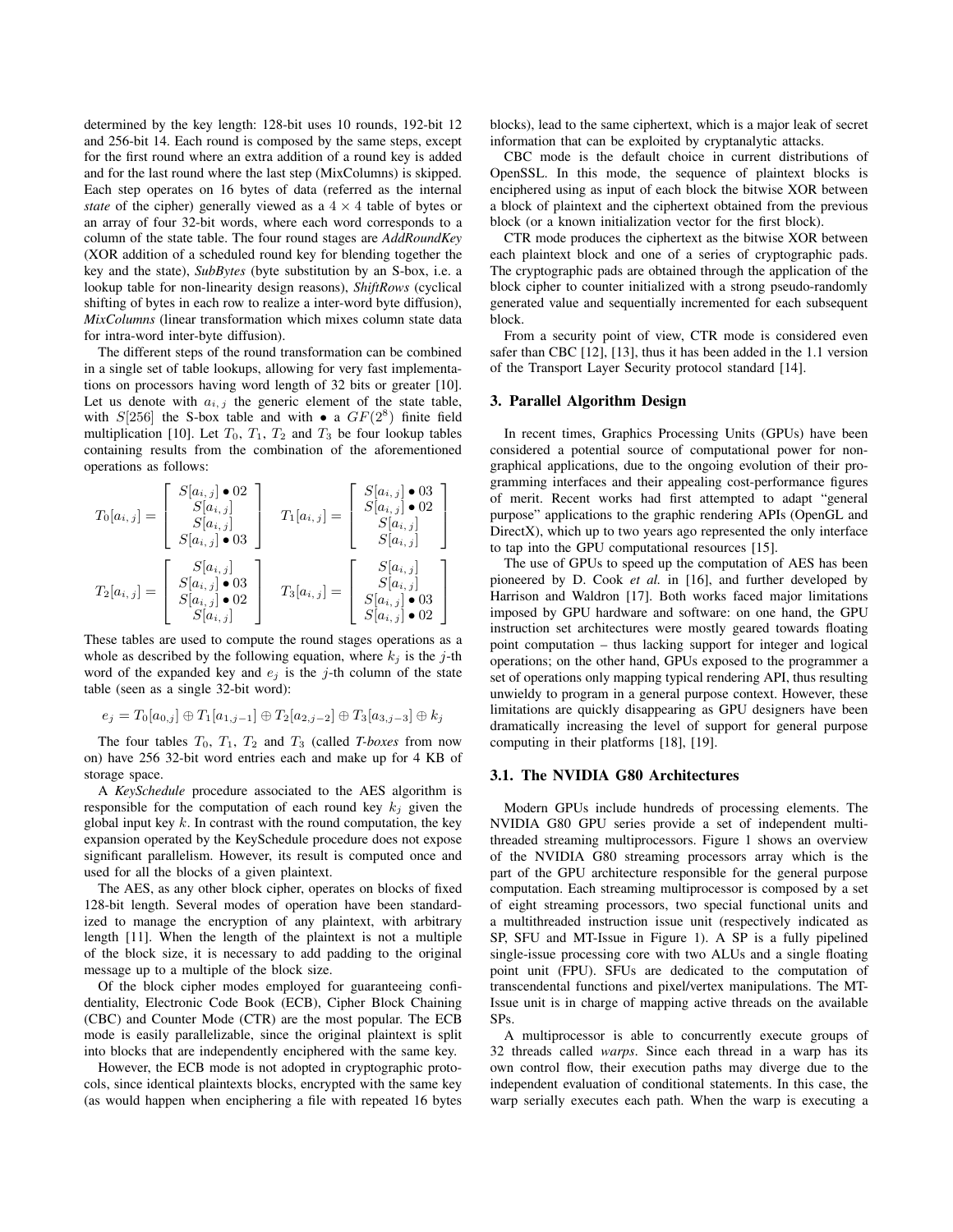

Figure 1. Sketch of the NVIDIA G80 streaming processors array architecture: each Texture/Processor Cluster contains two stream multiprocessors. In turn, each stream multiprocessor is composed of eight streaming processor cores (SP), plus two special function units (SFU). Shared memory is local to each stream multiprocessor.

given path, all threads that have not taken that path are disabled. On the other hand, in case the control flows converge again, the warp may return to a single, parallel execution of all threads. Each multiprocessor executes warps in a fashion much like the *Single Instruction Multiple Data* (SIMD) paradigm, since every thread will be assigned to a different SP and every active thread will execute the same instruction on different data.

The MT-Issue unit weaves threads into a number of warps and schedules an active warp for execution, using a round-robin scheduling policy with aging for this purpose.

Streaming multiprocessors are in turn grouped in Texture Processor Clusters (TPC). Each TPC includes two streaming multiprocessors in the G80 architecture. The TPC also includes support for Texture processing, though these features are seldom used for general purpose computing and will not be investigated in this paper.

Finally, the NVIDIA GPU on-board memory hierarchy includes registers (private to each SP), on-chip memory and off-chip memory. The on-chip memory is private to each multiprocessor, and is split into a very small instruction cache, a read-only data cache, and 16 KB of addressable shared data, respectively indicated as I-cache, C-cache and Shared Memory in Figure 1. This shared memory is organized in 16 banks that can be concurrently accessed, each bank having a single read/write port.

# **3.2. CUDA Programming Model**

The Compute Unified Device Architecture (CUDA) [20], [18], proposed by NVIDIA for its G80, G92 and GT200 graphics processors, exposes a programming model that integrates host and GPU code in the same C++ source files. The main programming structure supporting parallelism is an explicitly parallel function invocation (*kernel*) which is supposed to be executed by a userspecified number of threads. Every kernel is explicitly invoked by host code and executed by the device, while the host-side code continues execution asynchronously after instantiating the kernel. The programmer is provided with a specific synchronizing function call to wait for the completion of the active asynchronous kernel computation.

The CUDA programming model abstracts the actual parallelism implemented by the hardware architecture, providing the concepts of *block* and *thread* to express concurrency in algorithms. A block captures the notion of a group of concurrent threads. Blocks are required to execute independently, so that it has to be possible to execute them in any order (in parallel or in sequence). Therefore, the synchronization primitives semantically act only among threads belonging to the same block. Intra-block communications among threads use the *logical shared memory* associated with that block.

Since the architecture does not provide support for the messagepassing techniques, threads belonging to different blocks must communicate through *global memory*. The global memory is entirely mapped to the off-chip memory. The concurrent accesses to logical shared memory by threads executing within the same block are supported through an explicit barrier synchronization primitive.



Figure 2. AES Dataflow Graph: each empty node represents an operation that manipulates a single word of the AES state matrix, while a shaded node represents the copy of an output value to the global memory. An operation row implements a round of the algorithm. Synchronization between each round and the next is required. These synchronizations are explicit in fine-grained implementation where each thread is responsible for the execution of a column of operations. In the coarsegrained implementation, a single thread executes the whole kernel, thus removing all explicit synchronizations.

A kernel call-site must specify the number of blocks as well as the number of threads within each block when executing the kernel code. The current CUDA programming model imposes a capping of 512 threads per block.

The mapping of threads to processors and of blocks to multiprocessors is mainly handled by hardware controller components. Two or more blocks may share the same multiprocessor through mechanisms that allow fast context switching depending on the computational resources used by threads and on the constraints of the hardware architecture. The number of concurrent blocks managed by a single multiprocessor is currently limited to 8.

In addition to the logical shared memory and the global memory, in the CUDA programming model each thread may access a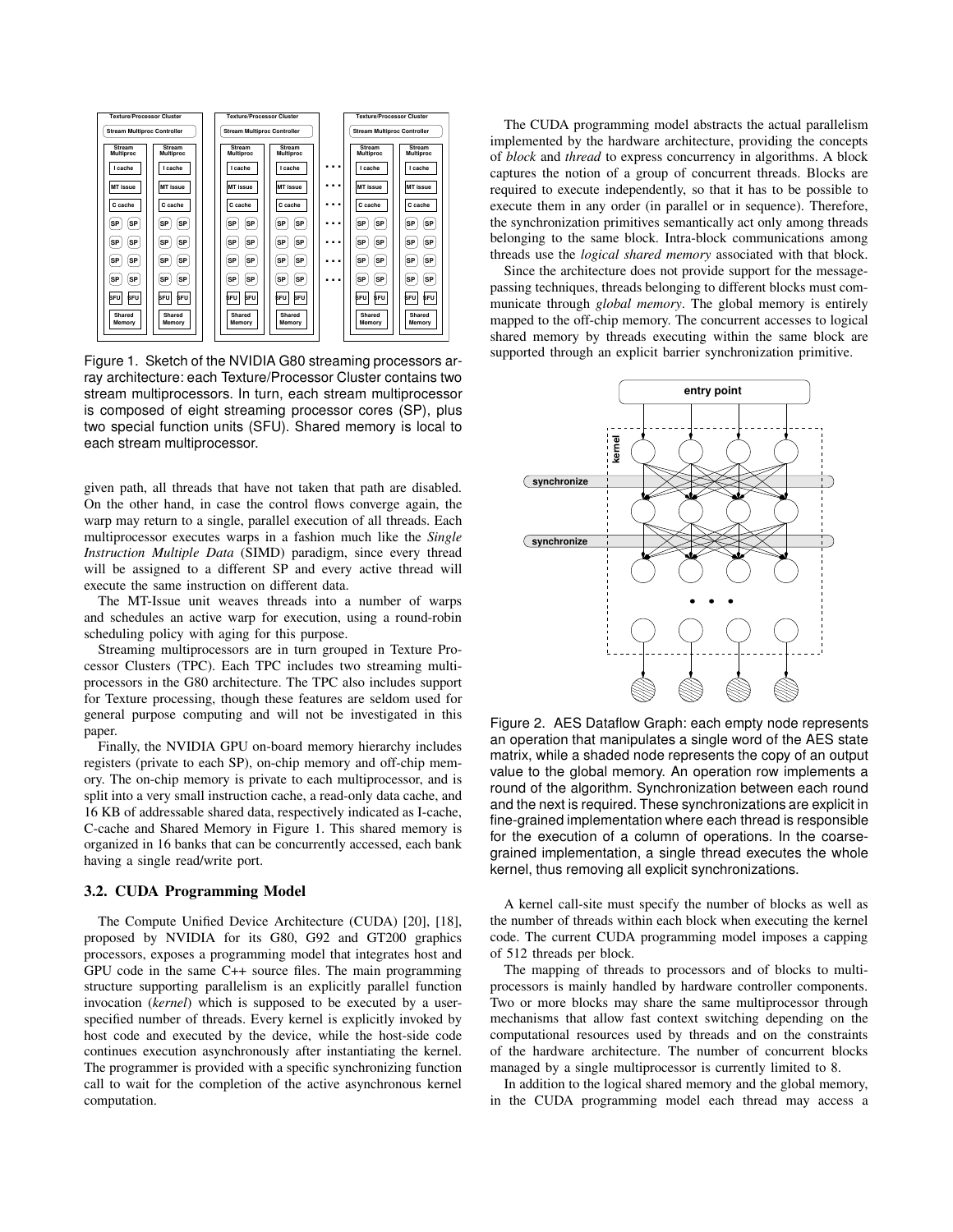*constant* memory. An access to this read-only memory space is faster than one to global memory, provided that there is sufficient access locality since constant memory is implemented as a region of global memory fit with an on-chip cache. Finally, another portion of the off-chip memory may be allocated as a *local memory* that is used as thread private resource. Since the local memory access is slow, the shared memory also serves as an explicitly managed cache – though it is up to the programmer to warrant that the local data being saved in shared memory are not accessed by other threads. Shared memory comes in limited amounts (threads within each block typically share 16 KB of memory) hence, it is crucial for performance that each thread handle only small chunks of data.

# **3.3. Design of a Parallel AES**

The design of a parallel implementation of the AES algorithm presented in Section 2 is chiefly dependent on the choice of the grain of parallelism to expose.

We define *fine-grained design* a solution exposing the internal parallelism of each AES round. The four 32-bit words of the state computed by each AES round can be manipulated operating independently one from each other. As shown in Figure 2, this strategy explicitly points out a way to concurrent compute the state of each AES round. The computation of each state word needs to read the value of the former round state, thus forcing the insertion of a barrier synchronization between consecutive rounds.

On the other hand, we define *coarse-grained design* a solution that ignores the internal parallelism of the algorithm, and focuses instead on the higher-level parallelism exposed by operation modes such as the ECB and CTR. In these schemes, different blocks can be encrypted or decrypted by different instances of the algorithm running in parallel. Our implementation will tackle the CTR mode, since it is more secure than ECB, as discussed in Section 2. This design choice is also strongly dependent on the architecture of the GPU – the level of hardware parallelism affects the tradeoff point between coarse- and fine-grained designs, as will be shown in Section 4.

A second design choice is the storage location of the four Tboxes,  $T_0$ ,  $T_1$ ,  $T_2$  and  $T_3$ . Since they contain exclusively read-only data, they may be loaded into the constant memory. However, this may not be the optimal choice, since the benefits of the constant memory depend closely on the locality of the accesses. Since the design criteria of the substitution boxes  $T_i$  is to be accessed in a way that is dependent on the input values and therefore not predictable, the accesses locality is practically non-existent.

An alternative choice is to load the T-boxes in shared memory. Shared memory accesses are much faster than non-cached constant memory accesses, since the memory is located within each stream multiprocessor. On the other hand, shared memory typically experiences a heavy load, being shared by 8 processing units and limited in size to slightly less than 16 KB storage. In the AES case, though, these issues are not crucial, since the algorithm works on a small data set: four 32-bit words representing the state, plus the T-boxes, which are shared by all threads within a block. In the fine-grained implementation, four threads cooperate to compute a single AES block. Since there is a need to access the values computed in the previous round, two sets of four 32-bit words are used to keep the previous state values while computing the new ones, and are shared by the four threads. The coarse-grained implementation, on the other hand, uses only a single set of four 32-bit words per thread. Therefore, in the fine-grained implementation, each shared



Figure 3. Use of banks of shared memory: banks are represented by columns of data blocks, while numbers mark the memory access sequence of the thread of index 0. In the upper part of the figure, the shared memory is partitioned naively, leading to 16 bank access collisions among 16 threads, while in the lower part the shared memory is partitioned in order to avoid any collisions.



Figure 4. T-boxes loading on shared memory: the process is fully distributed over 256 threads. Since the shared memory is private to each stream multiprocessor, this operation is performed in parallel on all of them.

memory is used to hold  $8 \cdot n_{threads}$  bytes of state, and 4 KB of T-boxes, while in the coarse-grained implementation the shared memory holds  $32 \cdot n_{threads}$  bytes of state, plus the same amount of space for the T-boxes. Therefore, in fine-grained implementation  $n_{threads}$  may scale up to 512 (the maximum value allowed by the architecture, leading to the occupation of 8 KB of shared memory), while in coarse-grained implementations, it is capped to 256 (with a shared memory occupation of 12 KB).

The computation of each AES round needs to access the four T-boxes in sequential order. To avoid bank access collisions, it is important to allocate the memory used by each thread in a way that as few threads as possible use the same banks at the same time.

Figure 3 provides a visual representation of the collisions occurring during the access to shared memory banks. A naive allocation of the memory causes the  $i$ -th thread to access the memory addresses from  $4i$  to  $4i + 3$ . Since there are 16 memory banks, threads i and  $i + 4$  collide on every access. A better allocation makes the *i*-th thread access memory at locations  $i$ ,  $i + n_{threads}$ ,  $i + 2n_{threads}, i + 3n_{threads}$ , thus avoiding collisions.

Finally, the T-boxes will need to be loaded into the shared mem-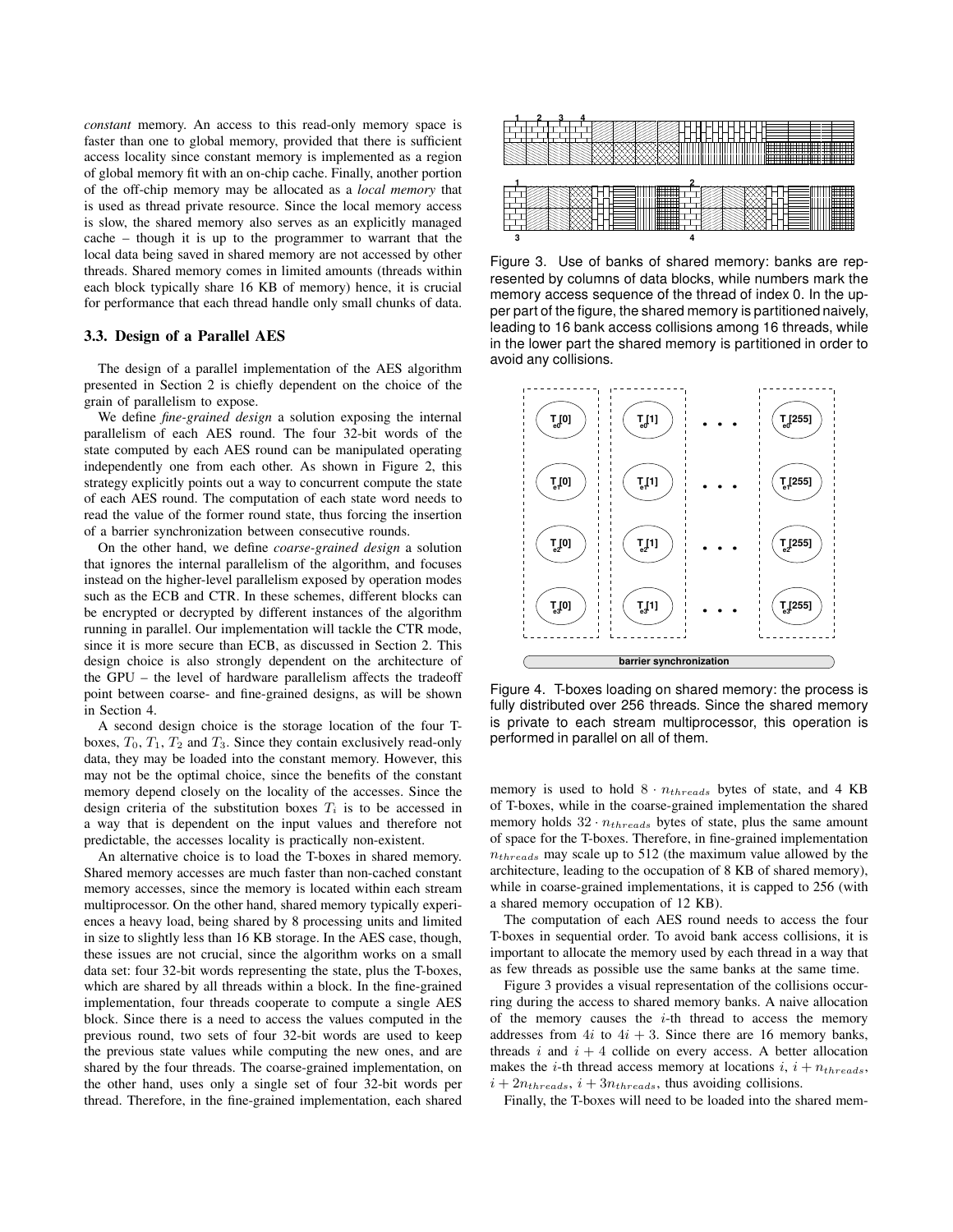ory of each stream multiprocessor, thus requiring an initialization step. As shown in Figure 4, the loading process can be spread over 256 threads per stream multiprocessor, thus minimizing the time spent in the initialization step.

#### **4. Experimental Results**

The experimental campaign reported in this section aims at assessing the feasibility of employing GPUs as cryptographic coprocessors, as well as identifying the most effective parameter choice for the proposed parallel implementation of the AES block cipher. In order to make a sound choice we provide comparisons between the GPU and CPU based implementations of AES, as well as a discussion of the different implementations (coarse-grained vs. fine-grained, shared memory vs. constant memory), showing their efficiency on different input plaintext sizes.

#### **4.1. Experimental Settings**

For our experiments, we have used two NVIDIA graphics boards of the GeForce 8 family [7]: an 8400 GS with a single Texture/Processor Cluster (and therefore 16 stream processors), and an 8800 GT with seven Texture/Processor Clusters (112 stream processors). Thus, our experimental campaign covers the current range of low-cost graphics hardware, ranging from 30\$ to 100\$. We implemented the four proposed approaches to AES CTR-mode encryption within the OpenSSL framework.

As for the plaintext sizes, we report results in the range from 4 KB to 128 MB. This range was chosen for the purpose of comparing our results with previous works. However, in practical applications such as securing web services, the plaintext size typically ranges from 35 KB to 150 KB [6], so particular attention must be focused on the performance of encryption algorithms when used on this input size range.

A further key application of cryptographical accelerators is lowering the latency required to access a fully encrypted hard-disk volume. Typical chunk sizes (a chunk being the disk-volume unit of transfer) are in the same range mentioned above, so also the encryption of large data on a disk or multi-disk storage (RAID) may largely benefit from the use of a low cost graphic hardware used as cryptographic accelerator.

The parameter space considered for the AES algorithm implementation in the experimental campaign is summed up as follows:

- 
- *Kind of parallelism*: either fine-grained or coarse-grained. *T-box memory allocation*: either shared memory or constant memory.
- *Input plaintext size*: ranging from 4 KB to 256 MB. The input size implicitly defines the number of threads that will be launched.
- *Number of CUDA blocks and CUDA threads*: threads are packed in blocks of sizes ranging from 8 to 256 for the coarsegrained design and up to 512 for the fine-grained one.

# **4.2. Performance Evaluation**

We report two different types of results. First of all, we show the throughput rate as a function of the input plaintext size, considering the optimal configuration of the CUDA blocks and threads arrangement. Afterwards, we show the impact of grouping threads into blocks of variable size, while keeping the plaintext size fixed.



Figure 5. Throughput for the four AES implementations on NVIDIA 8400 GS (16 SP).

Figures 5 and 6 show the results of the experimental campaign on the 8400 GS and 8800 GT boards, respectively. In each figure, the AES ciphertext throughput is charted as a function of the size of the input plaintext. It can be seen that the implementations using constant memory fail to provide good performance, confirming the soundness of using shared memory to keep the T-boxes in. It is also possible to see that the fine-grained approach outperforms the coarse-grained one in the 35 KB to 150 KB plaintext size range that was identified as crucial for practical applications. The breakeven point is reached at about 512- KB on the 8400 GS and 2 MB on the 8800 GT, respectively; further pointing out the relevance of the fine-grained approach in order to fully exploit the massive number of stream processors even with a small sized input.



Figure 6. Throughput for the four AES implementations on NVIDIA 8800 GT (112 SP).

Before the break-even point the fine-grained approach proves more effective mostly because it provides a wider computational load thanks to the four times higher number of threads spawned with respect to its the coarse-grained counterpart when considering a fixed input size.

With the increase of the input size to architectural resources ratio the coarse-grained approach has the upper hand on the fine-grained as far as performances go. Such behavior has to be ascribed to the fact that now both designs equally spawn enough threads to flood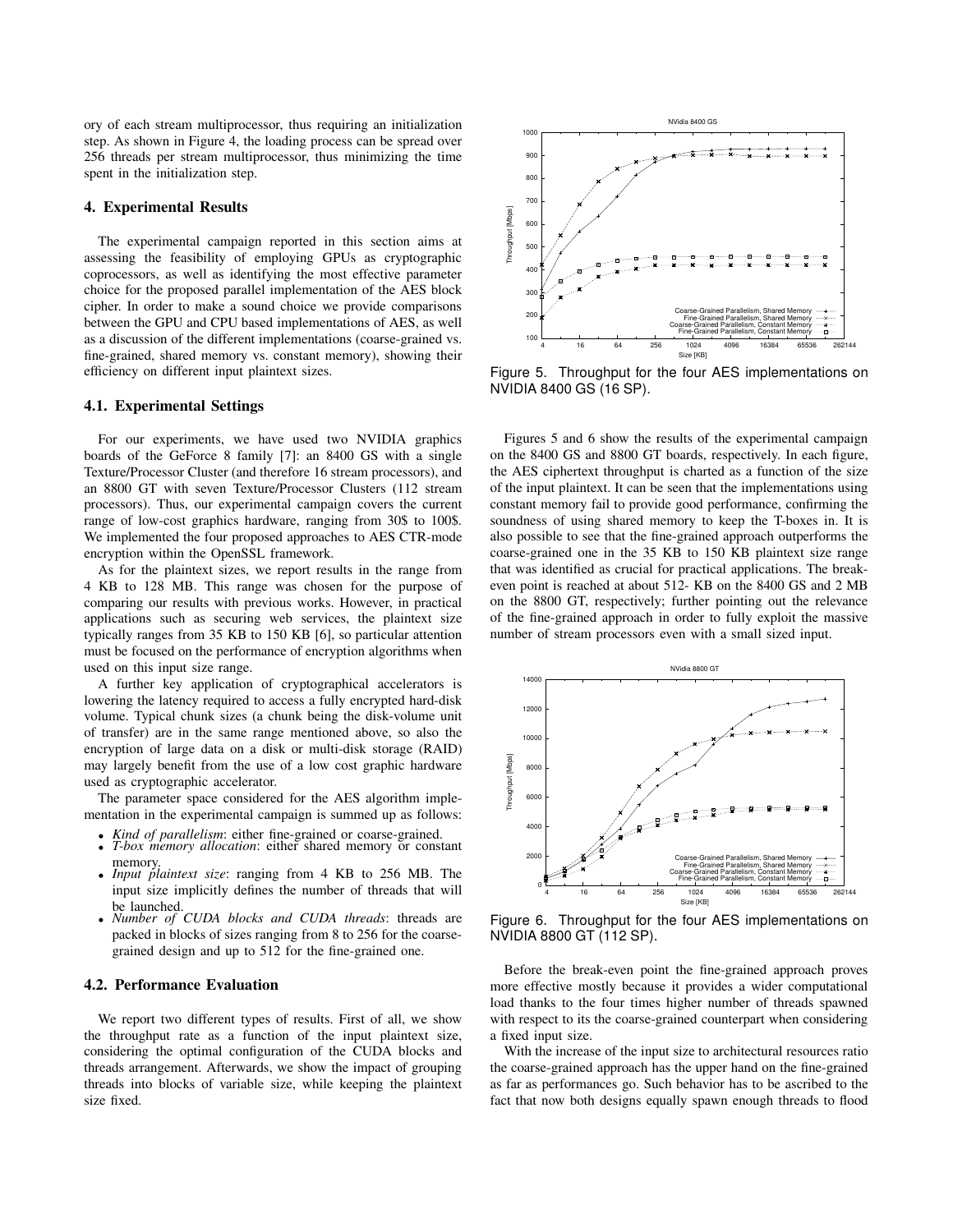the architecture with computational load. Moreover, the coarsegrained approach gets an higher IPC since in this case the spawned threads do not need any form of synchronization.

Consequentially, when considering an hardware architecture with more computational resources such as the 8800GT w.r.t. the 8400GS, the break-even point between the two design approaches shifts toward higher input sizes since the input size to architectural resources ratio is lower.

Finally, the asymptotic trend depicted by Figures 5 and 6 correctly exhibits the fact that an increasing number of threads without scaling the hardware resources accordingly, forces the massive marshalling of the spawned threads (explicit serialization).



Figure 7. Impact of the number of threads per block on the AES throughput; the cases of 32KB and 128KB plaintext size are shown for the NVIDIA 8800 GT (112 SP).

Figure 7 depicts the impact of the number of CUDA-threads assigned to each CUDA-block on the throughput rates. We report for this experiment results from the larger 8800 GT board and two plaintext sizes, 32 KB and 128 KB, that represent well the expected working conditions of the ModSSL encryption module of an Apache web server.

The programmability features exposed by the CUDA framework offer the potential to obtain the best performance when the hardware-resources are fully used at their best. To this purpose, the number of CUDA-threads per CUDA-block and the number of CUDA-blocks actually instantiated by an algorithm implementation has to be exhaustively explored to find the best values suited for a specific input size.

Threads from the same CUDA-block are mapped to the multicore architecture by the MT-issue unit, which splits them into groups of at most 32 threads each (*warp*), and issues the instructions at warp level on a single streaming multi-processor. Warp instructions coming from different warps of the same block may be interleaved one with each other in order to hide latencies intrinsic to some instructions.

Figure 7 shows clearly how CUDA-blocks containing less than 32 threads obtain a pitiful performance due to them under-filling every warp, and thus not fully exploiting the parallelism offered by the hardware. The use of a multiple of 32 threads per CUDAblocks (and thus allowing each block to be composed of several warps) reveals a sensible growth in performance since full warps are seamlessly interleaved hiding memory access latencies. When moving from 32 threads per CUDA-block to 64, there is little cost in terms of bank conflicts, thus the performance improvement is high: the scheduling queue in the MT-issue unit is able to hold up to 24 warps, but choosing them from 8 blocks only – thus the number of schedulable warps doubles in this case. As the number of threads per CUDA-block grows, the number of different blocks that can be in the scheduling queue at the same time decreases (since each block will be composed of more than 3 warps), thus limiting the benefits obtained, since the ability of the scheduler to mask synchronization delays by scheduling warps from different blocks decreases.

Note that, in the case of the fine-grained implementation, we use four times the number of CUDA-blocks than in the corresponding coarse-grain implementation with the same number of threads per CUDA-block – thus, for this implementation, the scheduler finds it easier to balance the workload across the different multiprocessors, leading to a performance benefit. This also explains why the fine-grained implementation obtains worse performances when using only 8 or 16 threads per CUDA-block: it produces a large number of very small CUDA-blocks, which will not be ready in the scheduling queue at the same time due to the architectural constraint mentioned above. The coarse-grain implementation, on the other hand, produces less CUDA-blocks, thus allowing a better schedule.

In the case of the implementations using constant memory, there is a single read access port, so the number of colliding bank accesses roughly doubles at every doubling of the threads number. Thus, the advantage obtained from the augmented number of in-flight threads is dominated by the additional memory access latencies. The throughput growth trend of the constant memory solutions, remains within a smaller range of improvement (only a twofold increase against a 32x increase in the thread number).

Finally, the performance trend exhibited by the shared memory solutions benefit in a more significative way from the increasing number of threads because the shared memory has 16 read/write access ports and a significantly lower constant access latency. The number of threads varies between 8 and 256 the throughput improvement ranges from 8x with 32 KB of input plaintext to 16x with 128 KB of input plaintext. In particular with 128 threads or more the fine-grained approach yield better results.

In order to give a reference for the performance figures obtained from the GPUs we provide in Table 1 some benchmark data extracted from four common CPUs. We chose Intel's Core 2 Quad Q6600 and Xeon Clovertown E5335 as two current highend processors and both AMD's Athlon 64x2 3800+ and Intel's Pentium D 540 as two low-end but widely deployed ones. As far as the operating system goes, we chose to run the benchmarks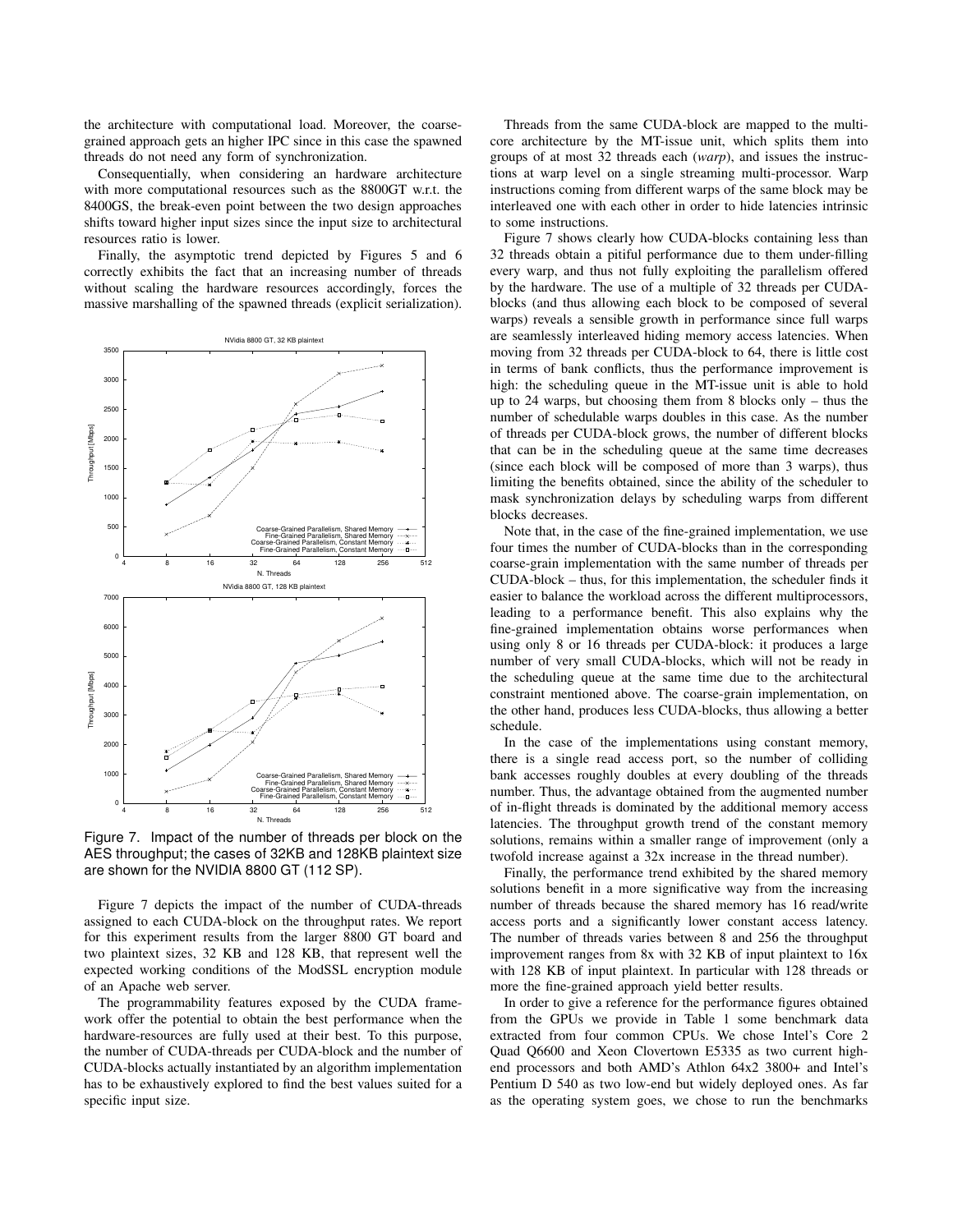| Plaintext         | NVIDIA     | NVIDIA    | Intel       | <b>AMD</b>  | Intel       | Intel         |
|-------------------|------------|-----------|-------------|-------------|-------------|---------------|
| Size              | 8800 GT    | 8400 GS   | Core 2 Quad | Athlon 64x2 | Xeon E5335  | Pentium D 540 |
| 32 KB             | 2917       | 771       | 862         | 207         | 721         | 531           |
| 128 KB            | 6591       | 855       | 868         | 207         | 724         | 534           |
| 32 MB             | 12075      | 908       | 857         | 172         | 709         | 498           |
| 128 MB            | 12412      | 909       | 856         | 170         | 708         | 493           |
| Processor         |            |           |             |             |             |               |
| Specifications    | 112 SP     | 16 SP     | 64-bit mode | 32-bit mode | 64-bit mode | 32-bit mode   |
| Clock Freq. [MHz] | 1500       | 900       | 2400        | 2000        | 2000        | 3200          |
| $Cost$ [\$]       | $\sim$ 170 | $\sim$ 30 | $\sim$ 180  | $\sim$ 45   | $\sim 900$  | $\sim 40$     |

Table 1. Performance comparison: Throughput [Mbps]

on Linux, in full 64 bit mode for the two newer processor,since it's definitely likely that they will be running newly developed software. The two older units were benchmarked using a 32 bit version of Linux, since, representing old deployed systems, it is more likely that the will not be running a 64 bit distribution. A relevant remark to be made is that the OpenSSL toolkit provides an assembly level optimized version of AES for the x86-64 architectures, thus yielding significantly better results, although it is only available for full 64 bit distributions.

As it can be seen from the reported results the GPU based implementations are almost always faster than the CPU implementations, with the lone exception of the 8400 GS underperforming w.r.t. Intel's Core 2 Quad when dealing with small plaintext sizes. This may be ascribed to the threefold difference in clock rates between the two processing units and the large 4 MB on-die cache of the latter unit which allow the CPU to perform faster (albeit only by a small margin) than the GPU.

The best throughput results are obtained with the higher-end NVIDIA 8800 GT that, through scaling up the plaintext size, is able to achieve a peak performance of 14 times the throughput of the fastest CPU (12.4 Gb/s), and keeps yielding between 3 and 7 times improvements when employed in the 32 to 128 KB range that it is considered the most relevant for applicative purposes.

When comparing the performance of the two NVIDIA GPUs, we expect, from the difference in the number of parallel processors, a 7-fold improvement in favor of the 8800 GT. This improvement is fully obtained only for large input plaintext sizes, which provide enough computational load to fill the processing capabilities of the more powerful GPU, which actually proves even faster than expected, achieving a throughput improvement of more than 13 times with respect to the 8400 GS, thanks to a higher clock rate.

The results clearly point out an advantage in using GPUs to compute cryptographic primitives, since, not only they are able to fulfill the throughput needs far better than general purpose CPUs do, but they also free up valuable cpu time which can be spent in dealing with higher OS or application loads.

When evaluating performances with respect to hardware costs, the two proposed boards are able to offer a better tradeoff in terms of throughput per dollar than the classical solutions, and they are easily integrable with existing machines, without issue when running in both 32 and 64 bit mode. In particular the NVIDIA 8400 GS offers performances comparable to a Core 2 Quad at a sixth of the price, while the 8800 GT offers 9 times the encryption speed w.r.t. the Xeon E5335 at only a fifth of the price, bringing the combined cost-performance advantage up to 45x. All the price estimates for the CPUs are actually done by defect, since, while adding a graphic card to a running server can be done without upgrading other hardware, the addition of a second CPU is not always possibile in such an effortless way, therefore the effective cost-performance advantages are even stronger than the one we assumed in our conservative hypothesis.

There are also hardware solutions, such as the VIA Pad-Lock [21], to perform AES. The VIA chip is reported to provide a top throughput of 1.9 GB/s, which remains below the throughputs provided by graphics hardware such as 8800 GT.

## **5. Related Works**

Manavski [22] pioneered the use of the CUDA framework to implement AES – though it does not specify which mode of operation is implemented. However, the implementation proposed in [22] does not efficiently exploit the hardware parallelism offered by the NVIDIA 8800 GTX used in its experimental evaluation: when compared to our or other recent works using similar boards, it only reaches half of the throughput rates reported in these works. The reason of the reduced performances of the AES implementation [22] is in the use of constant memory for the T-boxes. As we show in Section 4, the AES designs using constant memory never reach the performance of shared memory-based designs.

Harrison and Waldron [17] first proposed a study of AES implementation on GPU hardware, using the GeForce 6 and 7 families. These GPUs are not based on the G80 processor architecture, but rather on traditional vector processors, not supporting integer operations or a general purpose programming interface such as CUDA. Indeed, the AES implementations proposed in this study are based on the OpenGL library, which is not geared towards general purpose computing. Even with these limitations, their study successfully demonstrates the effectiveness of the GPU as a coprocessor for bulk data encryption and decryption.

A more recent work by Harrison and Waldron [23] proposes a CUDA-based implementation of AES, comparing it to previous CPU-based and OpenGL-based implementations. Their approach is comparable with the coarse-grained, shared memory design discussed in Section 3. Section 4 reports experimental measures consistent with those in [23] – the differences between the figures we report for the coarse-grained shared memory design are due to the different hardware platforms: the nearest comparison is between the NVIDIA 8800 GT, which has 112 streaming processors, used in our experiments and the 128 processors NVIDIA 8800 GTX used in [23]. Moreover, the 384-bit memory interface of the board used by [23], compared with our 256-bit memory interface is also a significant hardware-specific advantage. With respect to [23], we offer the exploration of different design solutions, including the exploitation of fine-grained parallelism, which proves more effective under a wide range of plaintext input sizes, in particular those expected to fit within the most typical range for web applications.